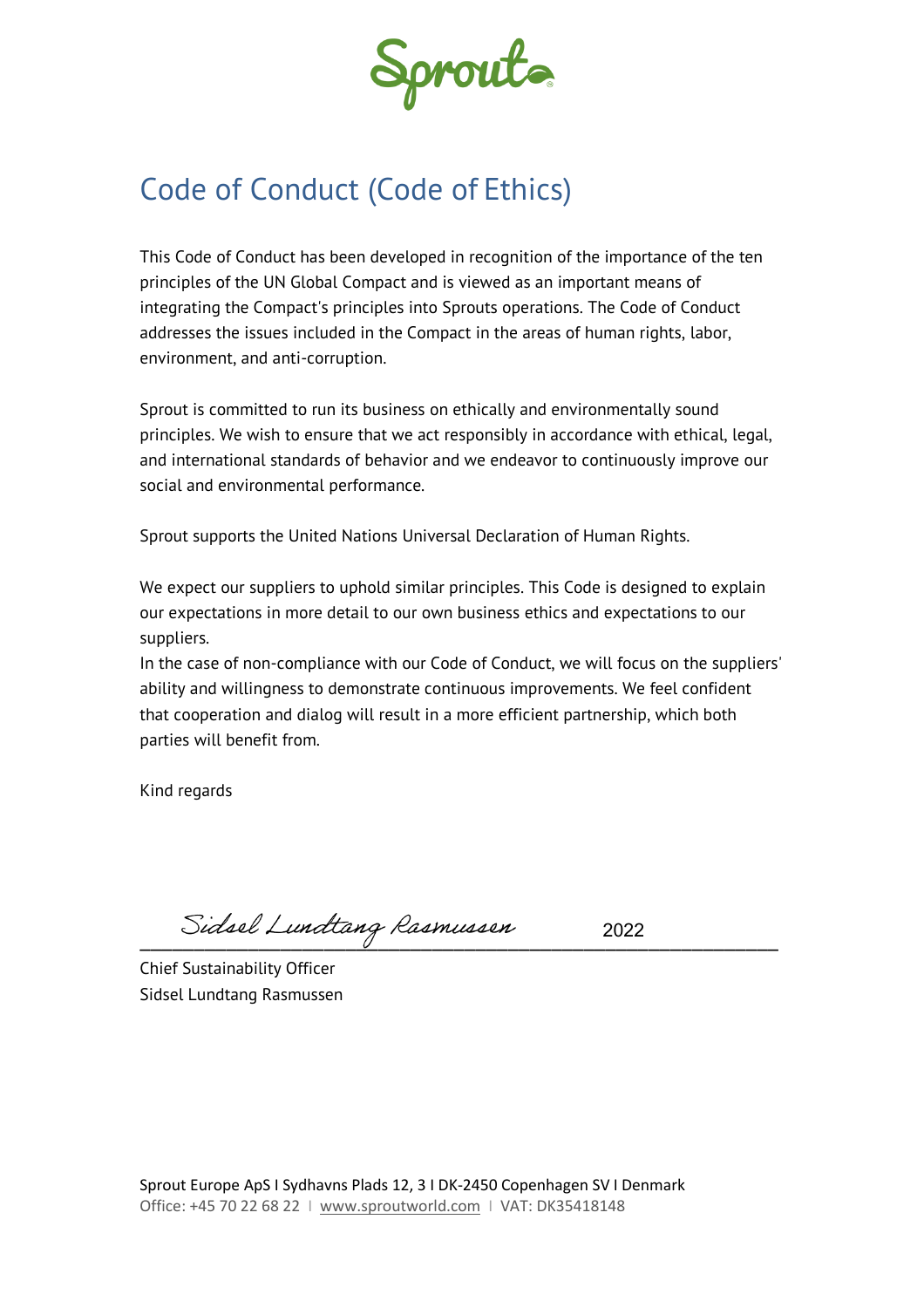Sprouto

## Purpose of Sprout's Code of Conduct for suppliers

The purpose of this Code of Conduct is to explain how we work and to ensure that our suppliers operate in accordance with internationally recognized minimum standards on human rights including, labor rights, environmentally sound practice, and anticorruption. Sprout, therefore, expects suppliers to continuously work to meet these minimum standards.

Sprout adheres to the content of this Code and expects the same of its suppliers. Compliance with or willingness to work on compliance with the requirements of this Code is, therefore, a condition of any agreement or contract between Sprout and its suppliers.

The aim of this Code is not to cease the business relationship between Sprout and suppliers if non-compliance were to be identified, but to help suppliers to continuously improve their management of adverse impacts. Sprout is, therefore, willing to work with suppliers to achieve compliance with the provisions of this Code. However, Sprout will not conduct business with a supplier if compliance with the terms of this Code is deemed impossible and the supplier shows no willingness to cooperate / or ability to mitigate identified adverse impacts.

Sprout is aware that our company's actions and procurement practices can influence suppliers' ability to comply with the requirements of this Code. Therefore, Sprout will assess any adverse impacts it may cause or contribute to through its purchasing, compliance, and other supply chain practices. This includes ensuring that the following purchasing practices do not negatively impact suppliers' ability to meet the requirements set out in this Code:

- Lead time
- Order volume versus production capacity
- Product development process
- Pricing
- Order size fluctuation and consistency of orders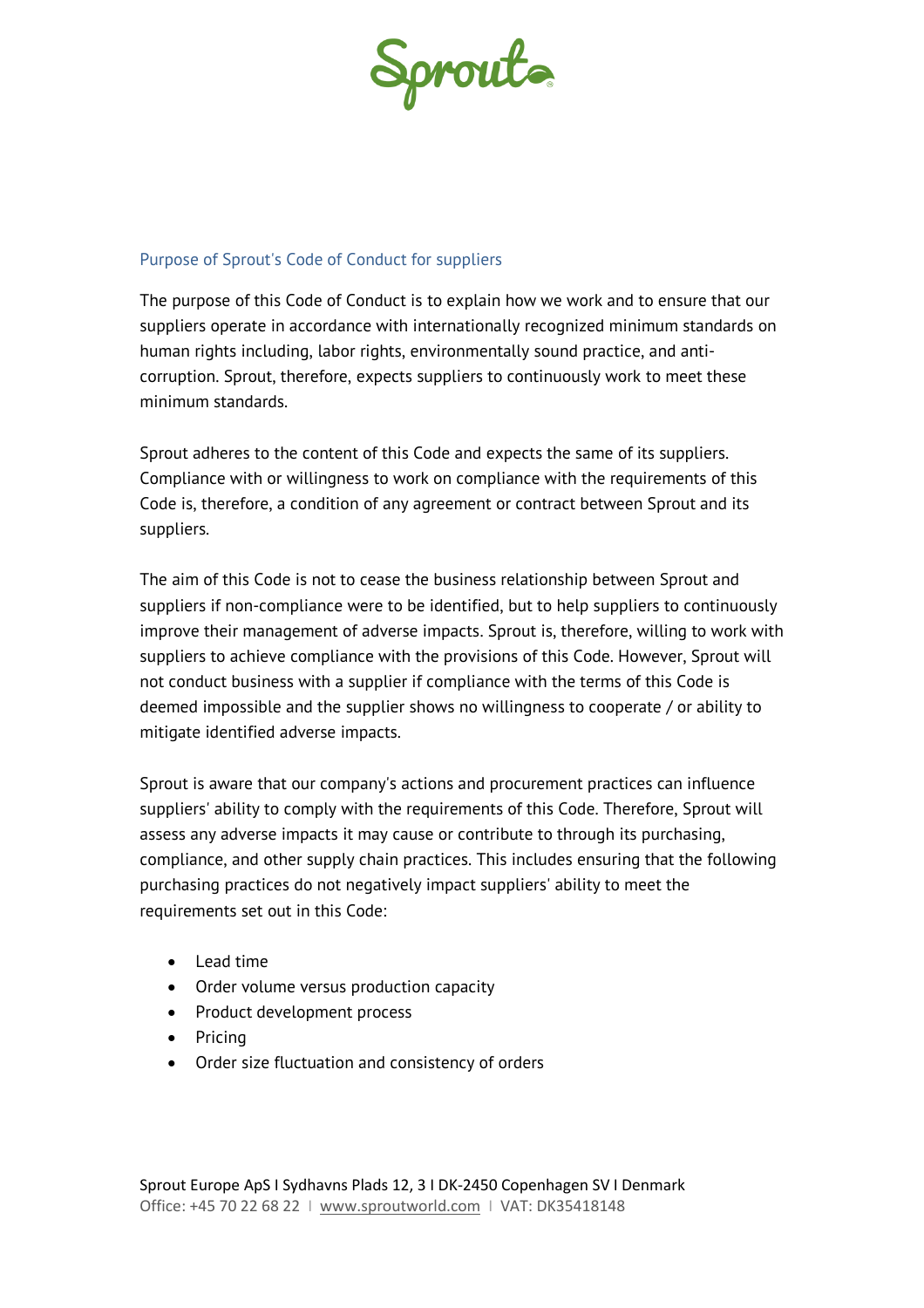

In addition, Sprout shall periodically review the adequacy and continuing effectiveness of this Code.

## General Principles

This Code outlines necessary processes and minimum standards. Sprout will not accept any attempt to use the requirements as a means to lower existing standards. When complying with this Code, suppliers shall take all necessary measures to ensure that they do not unintentionally leave workers and other beneficiaries in a worse position than before this Code was introduced.

International Principles and Legal Compliance On 1<sup>st</sup> March 2016, Sprout joined the world's largest CSR corporate citizenship initiative: UN Global Compact.

We wish to show our responsibility to respect the UN Global Compact's ten principles and commitment to internalize these within the company's strategies, policies, and operations.

The provisions as set out in this Code establish minimum requirements to suppliers. These minimum requirements are based on the general principles contained in the UN Global Compact as made operational with the UN Guiding Principles on Business and Human Rights, referencing the International Bill of Human Rights, the International Labor Organization's Declaration on Fundamental Principles and Rights at Work, the Rio Declaration on Environment and Development, the United Nations Convention against Corruption. Furthermore, the Code rests on the OECD Guidelines for Multinational Enterprises, 2011 Edition.

In addition to meeting the requirements of this Code, suppliers shall comply with all national laws and regulations, as well as other applicable standards.

Where there are differences between the terms of this Code and national laws or other applicable standards, suppliers shall adhere to the higher requirements. The same applies to Sprout.

Conflicts between the provisions of this Code and national laws or other applicable standards shall be evaluated by Sprout in cooperation with its supplier and relevant stakeholders in order to establish the most appropriate course of action that will help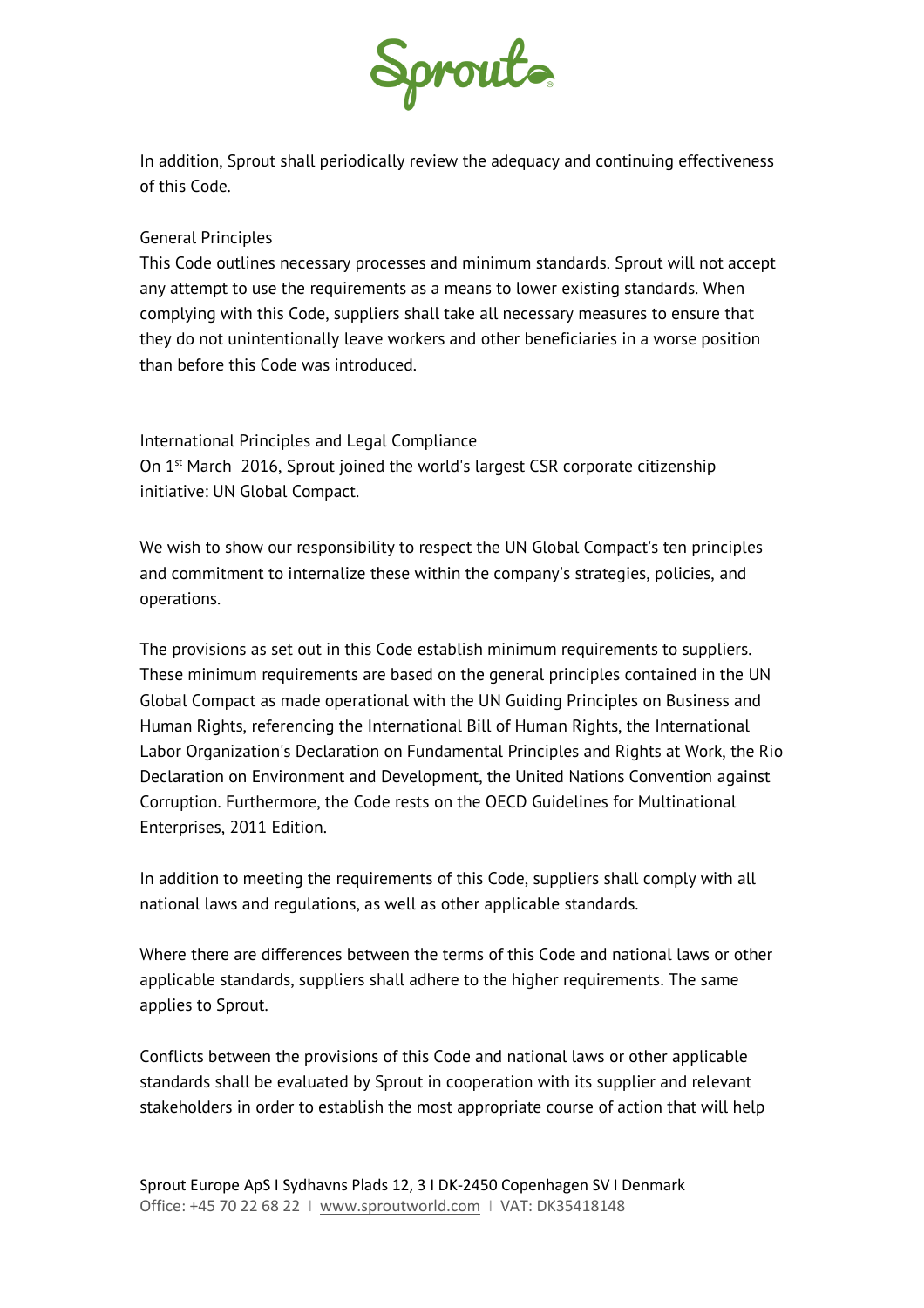

to foster respect for the international principles outlined above. If any conflicts are detected, suppliers must inform Sprout immediately.

# Minimum standards for suppliers

The minimum standards of this Code extend to all Sprout's suppliers and all their workers, regardless of their status or relationship with suppliers. This Code, therefore, also applies to workers who are engaged informally, on short-term contracts, or on a part-time basis.

Suppliers are responsible for ensuring that their business relationships, including their sub-suppliers have adequate processes to manage their adverse impacts on human rights including, labor rights, environmental, and anti-corruption principles in place. This includes sub-suppliers classified as home-based workers or small farmers. As part of this obligation, a supplier shall:

- Require sub-suppliers to inform the supplier about other business entities in the supply chain taking part in the production of each order
- Use its leverage to make sub-suppliers work towards meeting the requirements of this Code
- Undertake reasonable efforts to check that sub-suppliers operate in conformance with this Code

### Compliance with Applicable Laws and Standards

We comply with all international, national, and local laws and standards relating to employment, environmental, purchasing and manufacturing practices. We expect our suppliers to do the same. In situations of a dispute between national and international laws, the local country's national laws are to be met.

# Employment Practices

At Sprout, we ensure and safe guide the working practices of our employees regarding rights such as equal pay for equal work, a living wage, rest, leisure and paid holidays and protecting children and young people from exploitation. Sprout complies with or exceeds national and internationally accepted standards. We expect our suppliers to do the same.

We expect all suppliers to strive towards reducing any potential negative impact on human rights and to provide employees with safe and healthy working conditions.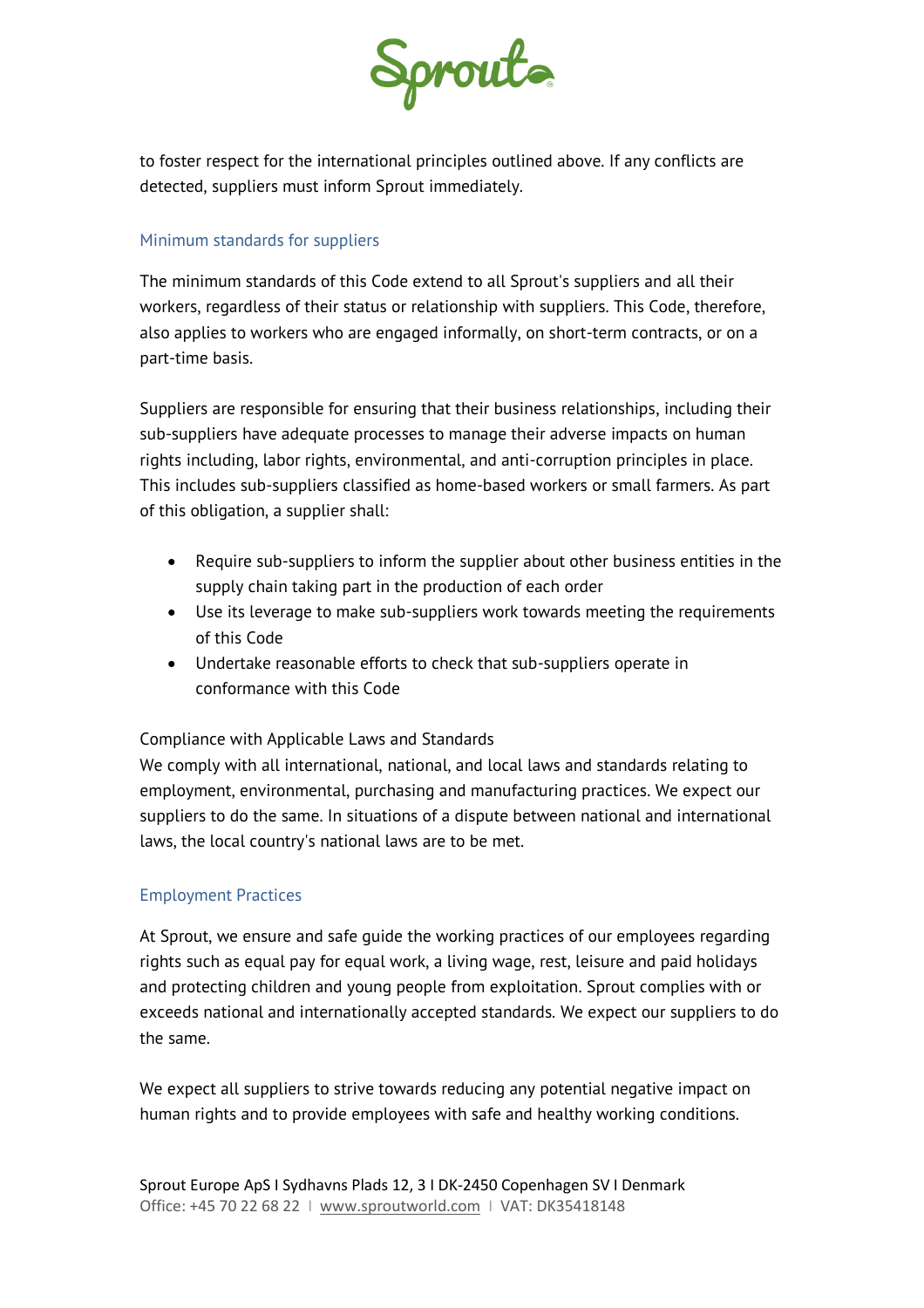

## Environmental Practices

We expect our suppliers to comply with the environmental standards and regulations relevant to their business and to practice sound environmental principles in their operations.

Sustainable wood, either FSC, PEFC or local certification Our Sprout pencil is our flagship product, and it is paramount for us, that the wood comes from sustainably managed forests. We work with suppliers that can provide FSC (mostly in Europe) or PEFC (North America) wood.

Both PEFC and FSC are committed to achieving the same end goal; the certification of forests to credible, independently verified standards of responsible forest management. Both the European Union and the US Government recognize PEFC certification as providing proof of sustainable forest management.

## Recycled materials

When working with packaging, whether it is boxing, paper etc, the material should be made of the highest sustainable materials. Our goal, in cooperation with suppliers, is to keep exploring new and even better packaging ideas. The goal is for less packaging and to be 100 % plastic-free.

We expect our suppliers to undertake initiatives to promote greater environmental responsibility and to communicate this so it inspires other in the field to do the same.

### ANTI-BRIBERY & ANTI-CORRUPTION

Running a company out of Denmark includes a long-standing tradition of fairness, loyalty, and transparency.

According to the 2019 Corruption Perceptions Index (CPI) - With 87/100 points, Denmark is as a global leader on the CPI.

[\(https://www.transparency.org/news/feature/cpi2018-western-europe-eu-regional](https://www.transparency.org/news/feature/cpi2018-western-europe-eu-regional-analysis)[analysis\)](https://www.transparency.org/news/feature/cpi2018-western-europe-eu-regional-analysis)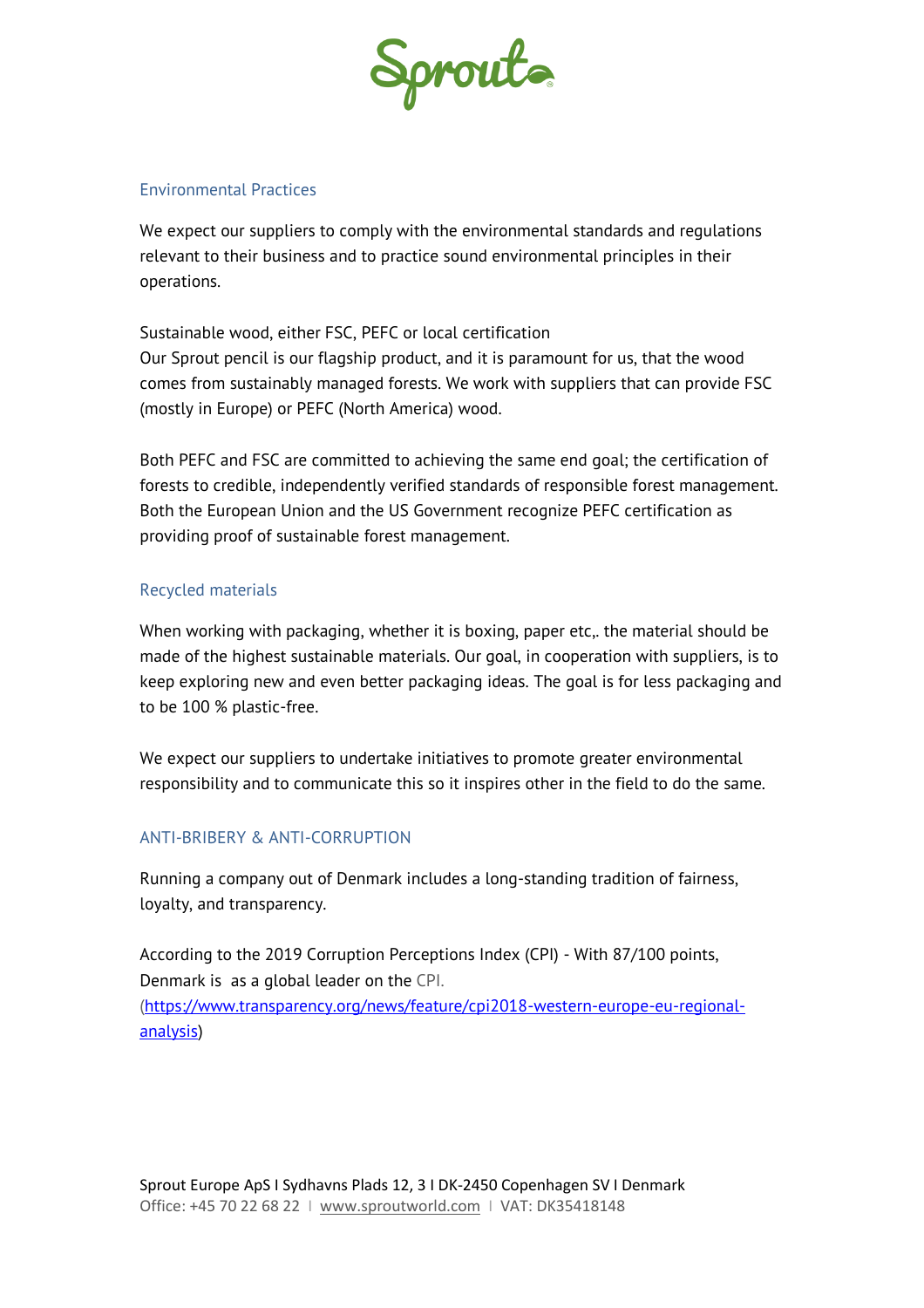

The CPI is an index produced by Transparency International, the global civil society organization leading the fight against corruption. The list has been produced since 1995, and Denmark has never been ranked lower than number 4 in the world.

Sprout does not, and shall ensure that its management, employees, and sub-contractors do not pay any commission, fees or grant any rebates to third parties, including its employees, officers or agents, in order to obtain a commercial advantage or any other action constituting bribery or corruption according to the relevant legislation.

We are proud to combine sustainability, innovation, creativity and not least act with modern standards of business ethics.

### Continuous collaboration

Sprout may monitor the operations of suppliers with the purpose of gaining insight into how suppliers manage their impacts on human rights, including labor rights, environmental, and anti-corruption principles.

Sprout expects all suppliers at any time to be able to declare in writing its stage of implementation in relation to the requirements contained in this Code. Suppliers are expected at any point to willingly cooperate in answering further questions, selfassessments and if deemed necessary, cooperate with Sprout in improving systems to manage adverse impacts on human rights, including labor rights, environmental, and anti-corruption principles.

Suppliers shall accommodate visits from Sprout. This includes providing physical access to any representative from Sprout or assigned by our company. Sprout reserves the right to let an independent third party of our choice make on-site inspections to verify compliance with the requirements of this Code.

Where instances of non-compliance are detected because of supplier visits, suppliers will be given a fixed period of time to self-correct any issues. In the event of failure to self-correct a problem, Sprout is willing to engage in a constructive dialog with suppliers to develop and implement action plans, with appropriate timescales for implementation and improvements to be achieved.

Agreement to abide by action plans allows for the continuation of a business relationship, as long as Sprout finds that suppliers are implementing the plan in good